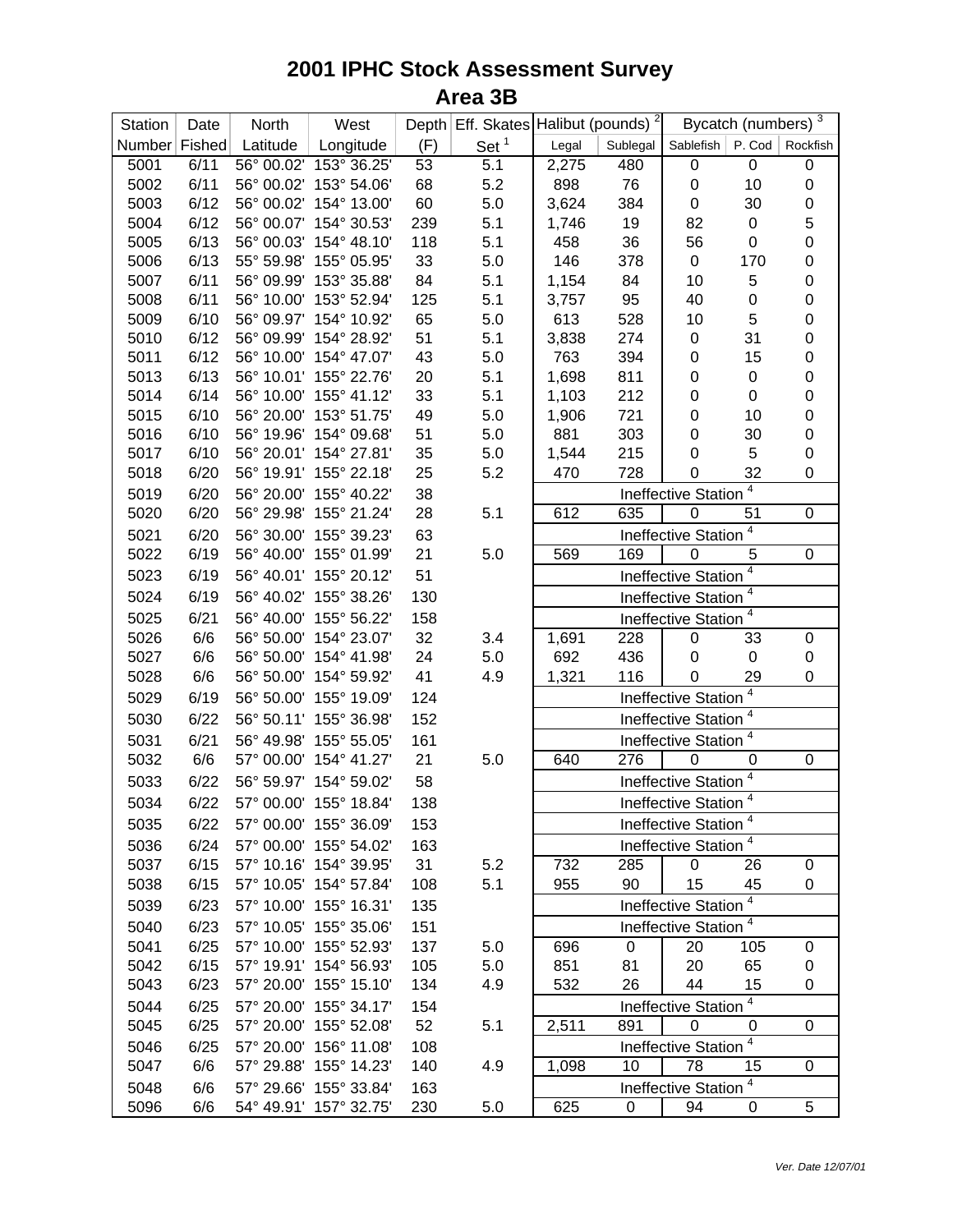| Station       | Date | North      | West                   |     | Depth Eff. Skates Halibut (pounds) <sup>2</sup> |       |          | Bycatch (numbers) <sup>3</sup> |                  |                     |
|---------------|------|------------|------------------------|-----|-------------------------------------------------|-------|----------|--------------------------------|------------------|---------------------|
| Number Fished |      | Latitude   | Longitude              | (F) | Set $1$                                         | Legal | Sublegal | Sablefish                      | P. Cod           | Rockfish            |
| 5097          | 6/6  | 54° 49.97' | 157° 49.88'            | 88  | 4.9                                             | 1,800 | 265      | 10                             | 59               | 0                   |
| 5098          | 6/6  | 54° 59.96' | 157° 15.25'            | 99  | 4.3                                             | 1,042 | 167      | 21                             | 85               | $\pmb{0}$           |
| 5099          | 6/6  | 54° 59.92' | 157° 31.98'            | 51  | 5.0                                             | 5,668 | 665      | $\pmb{0}$                      | 10               | 5                   |
| 5100          | 6/5  | 55° 00.05' | 157° 50.10'            | 42  | 5.0                                             | 4,970 | 602      | $\pmb{0}$                      | 5                | $\mathbf 0$         |
| 5101          | 6/5  | 54° 59.96' | 158° 07.02'            | 70  | 4.9                                             | 2,151 | 880      | $\boldsymbol{0}$               | 42               | $\mathbf 0$         |
| 5102          | 6/9  | 55° 10.77' | 156° 21.18'            | 239 | 5.0                                             | 491   | 10       | 74                             | $\pmb{0}$        | 5                   |
| 5103          | 6/9  | 55° 11.26' | 156° 37.66'            | 236 | 4.9                                             | 1,044 | 37       | 69                             | $\mathbf 0$      | 5                   |
| 5104          | 6/9  | 55° 10.03' | 156° 56.75'            | 83  | 5.0                                             | 2,110 | 148      | 5                              | 114              | $\mathbf 0$         |
| 5105          | 6/7  | 55° 10.00' | 157° 14.02'            | 59  | 5.0                                             | 2,451 | 771      | $\pmb{0}$                      | 139              | $\mathsf{O}\xspace$ |
| 5106          | 6/7  | 55° 09.88' | 157° 31.97'            | 44  | 5.0                                             | 3,405 | 612      | 0                              | 14               | 0                   |
| 5107          | 6/5  | 55° 10.02' | 157° 48.95'            | 42  | 5.0                                             | 3,005 | 1,258    | 0                              | 133              | 0                   |
| 5108          | 6/5  | 55° 10.00' | 158° 07.07'            | 54  | 5.0                                             | 4,318 | 931      | $\pmb{0}$                      | 15               | 0                   |
| 5109          | 7/1  | 55° 19.91' | 156° 39.00'            | 63  | 5.0                                             | 3,653 | 1,205    | 0                              | 0                | 0                   |
| 5110          | 7/1  | 55° 20.02' | 156° 55.99'            | 48  | 5.1                                             | 2,244 | 1,347    | $\boldsymbol{0}$               | 0                | 0                   |
| 5111          | 6/7  | 55° 19.91' | 157° 13.85'            | 47  | 5.0                                             | 2,363 | 1,509    | 0                              | $\boldsymbol{0}$ | 0                   |
| 5112          | 6/7  | 55° 19.96' | 157° 30.97'            | 45  | 5.0                                             | 3,551 | 719      | $\pmb{0}$                      | $\boldsymbol{0}$ | 0                   |
| 5113          | 7/9  | 55° 19.99' | 157° 49.00'            | 43  | 5.0                                             | 697   | 663      | 0                              | $\boldsymbol{0}$ | 0                   |
| 5114          | 7/10 | 55° 19.98' | 158° 06.11'            | 58  | 5.0                                             | 2,306 | 456      | 15                             | 45               | 0                   |
| 5115          | 7/10 | 55° 19.96' | 158° 24.12'            | 79  | 5.0                                             | 713   | 19       | 40                             | $\pmb{0}$        | 0                   |
| 5116          | 7/1  | 55° 29.77' | 156° 38.08'            | 95  | 5.0                                             | 1,921 | 65       | 74                             | 64               | 0                   |
| 5117          | 7/1  | 55° 30.03' | 156° 55.05'            | 47  | 5.0                                             | 5,748 | 682      | $\boldsymbol{0}$               | $\pmb{0}$        | $\mathsf{O}\xspace$ |
| 5118          | 7/4  | 55° 29.86' | 157° 13.13'            | 46  | 5.0                                             | 1,275 | 146      | $\boldsymbol{0}$               | $\boldsymbol{0}$ | $\pmb{0}$           |
| 5119          | 7/4  | 55° 29.95' | 157° 31.10'            | 49  | 5.0                                             | 762   | 266      | $\boldsymbol{0}$               | $\boldsymbol{0}$ | $\pmb{0}$           |
| 5120          | 7/9  | 55° 30.01' | 157° 48.03'            | 52  | 5.0                                             | 720   | 117      | $\boldsymbol{0}$               | $\boldsymbol{0}$ | $\pmb{0}$           |
| 5121          | 7/10 | 55° 29.91' | 158° 06.10'            | 68  | 5.0                                             | 969   | 179      | 5                              | $\boldsymbol{0}$ | $\pmb{0}$           |
| 5122          | 7/10 | 55° 30.01' | 158° 23.95'            | 77  | 5.0                                             | 426   | 18       | 15                             | 5                | $\mathbf 0$         |
| 5123          | 6/30 | 55° 39.92' | 156° 55.00'            | 47  | 5.0                                             | 2,790 | 1,739    | $\pmb{0}$                      | 0                | 0                   |
| 5124          | 6/30 | 55° 39.99' | 157° 12.98'            | 45  | 5.0                                             | 2,271 | 961      | 0                              | 5                | 0                   |
| 5125          | 7/4  | 55° 39.96' | 157° 29.99'            | 53  | 5.0                                             | 1,033 | 108      | 0                              | 0                | 0                   |
| 5126          | 7/9  | 55° 39.97' | 157° 47.93'            | 72  | 5.0                                             | 579   | 37       | 15                             | 0                | 0                   |
| 5127          | 6/20 | 55° 40.04' | 158° 06.04'            | 67  | 5.0                                             | 2,004 | 197      | 0                              | 30               | 0                   |
| 5128          | 6/20 | 55° 39.95' | 158° 23.02'            | 69  | 5.0                                             | 1,277 | 148      | 0                              | $\pmb{0}$        | 0                   |
| 5129          | 6/20 | 55° 39.89' | 158° 41.02'            | 48  | 5.0                                             | 1,706 | 922      | $\mathbf 0$                    | 0                | 0                   |
| 5130          | 6/30 | 55° 49.98' | 157° 12.19'            | 53  | 5.0                                             | 2,302 | 1,064    | 20                             | 0                | 0                   |
| 5131          | 6/21 |            | 55° 49.97' 157° 29.98' | 53  | 5.0                                             | 2,015 | 927      | 0                              | 0                | 0                   |
| 5132          | 6/21 |            | 55° 49.92' 157° 48.01' | 65  | 5.0                                             | 3,317 | 296      | 0                              | 10               | 0                   |
| 5133          | 6/19 |            | 55° 49.97' 158° 05.20' | 42  | 5.0                                             | 2,754 | 1,181    | 0                              | 0                | 0                   |
| 5134          | 6/19 | 55° 49.99' | 158° 23.12'            | 57  | 5.0                                             | 2,176 | 651      | 0                              | 0                | 0                   |
| 5135          | 6/21 |            | 55° 59.89' 157° 28.99' | 59  | 5.0                                             | 966   | 227      | 0                              | 0                | 0                   |
| 5136          | 6/21 |            | 55° 59.92' 157° 47.02' | 66  | 5.0                                             | 235   | 177      | 0                              | 5                | 0                   |
| 5137          | 6/19 |            | 55° 59.94' 158° 05.01' | 44  | 5.0                                             | 1,071 | 209      | 0                              | 5                | 0                   |
| 5138          | 6/18 |            | 56° 10.34' 157° 46.67' | 77  | 5.0                                             | 2,775 | 158      | 0                              | 60               | 0                   |
| 5139          | 6/18 | 56° 10.17' | 158° 05.06'            | 37  | 5.0                                             | 914   | 102      | 0                              | 45               | 0                   |
| 5140          | 6/18 |            | 56° 19.84' 158° 04.08' | 35  | 5.0                                             | 2,248 | 39       | 0                              | 15               | 0                   |
| 5141          | 7/10 | 54° 29.99' | 159° 00.89'            | 142 | 5.0                                             | 1,405 | 130      | 40                             | $\mathbf 0$      | 5                   |
| 5142          | 7/8  | 54° 29.85' | 159° 17.63'            | 80  | 5.0                                             | 3,626 | 405      | 0                              | 40               | 0                   |
| 5143          | 7/8  |            | 54° 29.94' 159° 34.53' | 62  | 4.9                                             | 3,446 | 186      | 0                              | 15               | 15                  |
| 5144          | 7/7  |            | 54° 30.01' 159° 50.39' | 64  | 5.0                                             | 2,761 | 542      | $\mathbf 0$                    | 5                | 0                   |
| 5145          | 7/7  | 54° 29.90' | 160° 09.23'            | 66  | 5.0                                             | 2,036 | 314      | $\mathbf 0$                    | 25               | 0                   |
| 5146          | 7/1  | 54° 39.92' | 158° 25.37'            | 116 | 5.0                                             | 1,632 | 29       | 79                             | 45               | 0                   |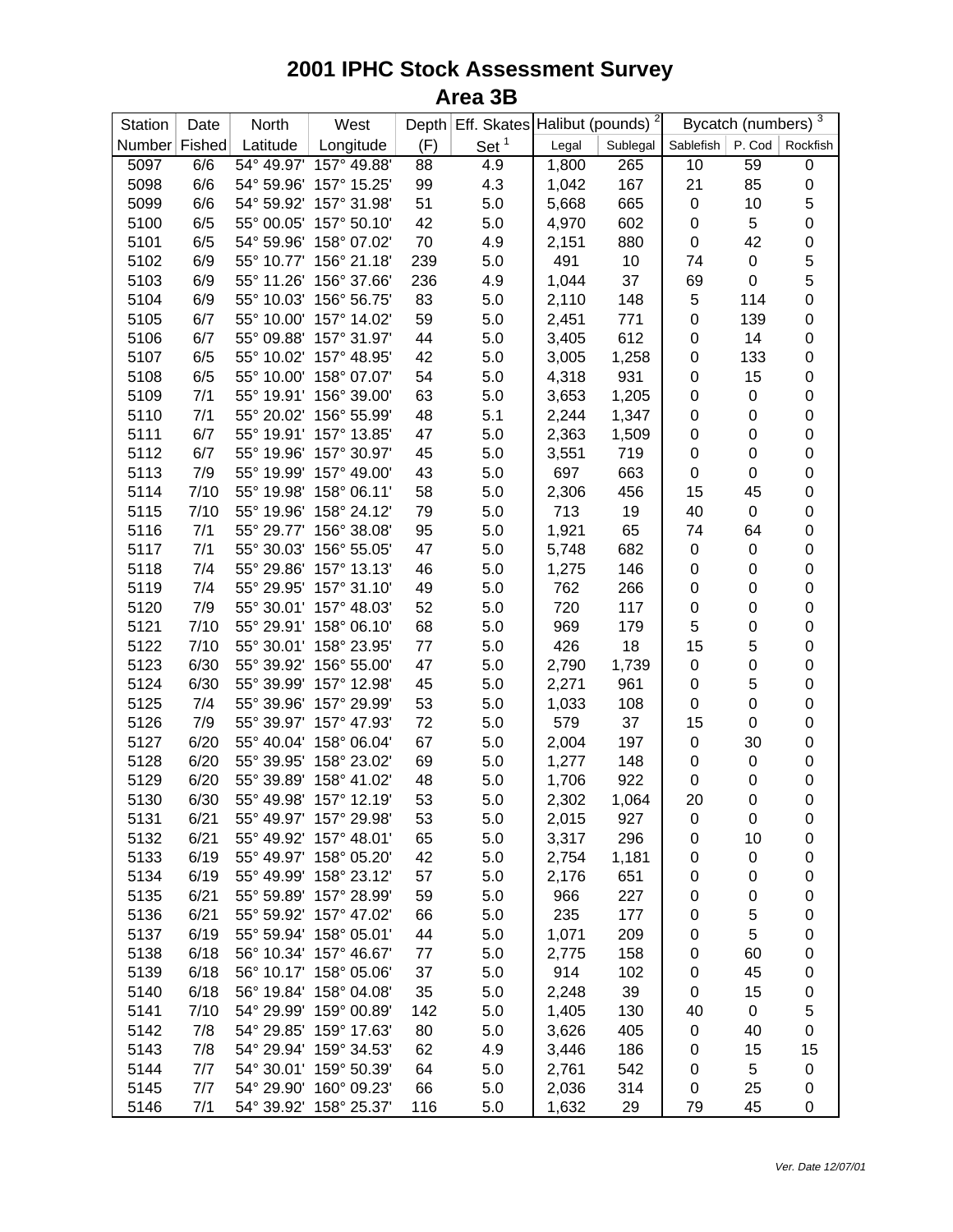| Station       | Date | North      | West                   |     | Depth Eff. Skates Halibut (pounds) <sup>2</sup> |                                                       |           | Bycatch (numbers) $\frac{3}{3}$ |                  |                  |
|---------------|------|------------|------------------------|-----|-------------------------------------------------|-------------------------------------------------------|-----------|---------------------------------|------------------|------------------|
| Number Fished |      | Latitude   | Longitude              | (F) | Set $1$                                         | Legal                                                 | Sublegal  | Sablefish   P. Cod              |                  | Rockfish         |
| 5147          | 7/1  | 54° 39.91' | 158° 42.62'            | 56  |                                                 | 4<br><b>Ineffective Station</b>                       |           |                                 |                  |                  |
| 5148          | 7/10 | 54° 39.91' | 159° 00.61'            | 49  | 5.0                                             | 5,643                                                 | 355       | $\pmb{0}$                       | 0                | 0                |
| 5149          | 7/8  | 54° 40.00' | 159° 17.35'            | 40  | 5.0                                             | 2,200                                                 | 523       | $\boldsymbol{0}$                | $\boldsymbol{0}$ | $\pmb{0}$        |
| 5150          | 7/8  | 54° 39.81' | 159° 34.67'            | 34  | 5.0                                             | 2,136                                                 | 208       | $\boldsymbol{0}$                | 115              | $\pmb{0}$        |
| 5151          | 7/5  | 54° 40.03' | 159° 52.03'            | 41  | 5.0                                             | 1,504                                                 | 369       | $\boldsymbol{0}$                | $\boldsymbol{0}$ | $\pmb{0}$        |
| 5152          | 7/7  | 54° 39.88' | 160° 09.11'            | 50  | 5.0                                             | 2,154                                                 | 751       | $\boldsymbol{0}$                | 0                | $\pmb{0}$        |
| 5153          | 7/1  | 54° 50.13' | 158° 07.44'            | 54  | 5.0                                             | 1,717                                                 | 735       | $\boldsymbol{0}$                | 25               | $\pmb{0}$        |
| 5154          | 7/1  | 54° 50.20' | 158° 24.93'            | 109 | 5.0                                             | 2,109                                                 | 147       | 65                              | 15               | $\pmb{0}$        |
| 5155          | 7/10 | 54° 49.70' | 158° 42.59'            | 53  | 5.0                                             | 4,432                                                 | 770       | $\pmb{0}$                       | $\pmb{0}$        | $\pmb{0}$        |
| 5156          | 7/10 | 54° 49.73' | 158° 59.36'            | 40  | 5.0                                             | 3,005                                                 | 432       | $\pmb{0}$                       | $\boldsymbol{0}$ | $\pmb{0}$        |
| 5157          | 7/5  | 54° 50.22' | 159° 52.33'            | 30  | 5.0                                             | 1,459                                                 | 337       | $\pmb{0}$                       | 40               | $\pmb{0}$        |
| 5158          | 6/22 | 54° 49.78' | 160° 09.25'            | 38  | 5.0                                             | 2,687                                                 | 362       | $\pmb{0}$                       | 5                | $\pmb{0}$        |
| 5159          | 6/22 | 54° 49.82' | 160° 26.21'            | 47  | 5.0                                             | 1,768                                                 | 850       | $\pmb{0}$                       | 10               | $\mathbf 0$      |
| 5160          | 6/26 | 54° 59.72' | 158° 25.05'            | 112 | 5.0                                             | 2,386                                                 | 79        | 85                              | 10               | 5                |
| 5161          | 6/26 | 55° 00.08' | 158° 41.95'            | 70  | 5.0                                             | 4,390                                                 | 330       | $\pmb{0}$                       | $\pmb{0}$        | $\mathbf 0$      |
| 5162          | 7/4  | 55° 00.03' | 158° 59.30'            | 46  | 5.0                                             | 1,484                                                 | 197       | $\pmb{0}$                       | $\pmb{0}$        | $\pmb{0}$        |
| 5163          | 7/4  | 54° 59.92' | 159° 18.36'            | 19  | 5.0                                             | 700                                                   | 8         | $\pmb{0}$                       | $\pmb{0}$        | $\mathbf 0$      |
| 5164          | 6/22 | 54° 59.85' | 160° 27.36'            | 60  | 5.0                                             | 4,482                                                 | 353       | $\mathbf 0$                     | 30               | $\mathbf 0$      |
| 5165          | 6/21 | 54° 59.95' | 160° 44.53'            | 48  | 5.0                                             | 2,239                                                 | 176       | $\pmb{0}$                       | 5                | $\mathbf 0$      |
| 5166          | 6/26 | 55° 10.04' | 158° 23.91'            | 100 | 5.0                                             | 940                                                   | 46        | 85                              | 15               | $\mathbf 0$      |
| 5167          | 6/26 | 55° 09.94' | 158° 42.23'            | 111 | 5.0                                             | 1,292                                                 | $\pmb{0}$ | 160                             | 0                | $\mathbf 0$      |
| 5168          | 7/4  | 55° 09.62' | 158° 59.51'            | 67  | 5.0                                             | 2,678                                                 | 847       | 0                               | 10               | $\mathbf 0$      |
| 5169          | 7/4  | 55° 10.11' | 159° 17.30'            | 38  | 5.0                                             | 628                                                   | 124       | $\pmb{0}$                       | $\pmb{0}$        | $\pmb{0}$        |
| 5170          | 7/11 | 55° 20.06' | 158° 42.05'            | 101 | 5.0                                             | 570                                                   | $\pmb{0}$ | 0                               | 100              | $\pmb{0}$        |
| 5171          | 7/11 | 55° 19.95' | 158° 59.79'            | 101 | 5.0                                             | 1,501                                                 | 37        | 54                              | 0                | $\pmb{0}$        |
| 5172          | 6/23 | 55° 19.96' | 159° 17.16'            | 97  | 5.0                                             | 1,203                                                 | 30        | $\pmb{0}$                       | $\mathbf 5$      | $\pmb{0}$        |
| 5173          | 6/23 | 55° 20.22' | 159° 34.01'            | 77  | 5.0                                             | 632                                                   | 19        | $\boldsymbol{0}$                | 5                | $\mathbf 0$      |
| 5174          | 6/23 | 55° 20.00' | 159° 52.06'            | 49  | 5.0                                             | 1,217                                                 | 207       | $\boldsymbol{0}$                | 5                | $\pmb{0}$        |
| 5175          | 7/11 | 55° 29.88' | 158° 41.33'            | 88  | 5.0                                             | 457                                                   | 20        | 84                              | 0                | $\pmb{0}$        |
| 5176          | 7/11 | 55° 30.00' | 158° 59.42'            | 60  | 5.1                                             | 1,452                                                 | 745       | $\pmb{0}$                       | $\pmb{0}$        | $\pmb{0}$        |
| 5177          | 6/23 | 55° 29.91' | 159° 17.34'            | 65  | 5.0                                             | 3,220                                                 | 801       | $\pmb{0}$                       | 15               | $\pmb{0}$        |
| 5178          | 6/24 | 55° 29.89' | 159° 34.36'            | 92  | 5.0                                             | 1,255                                                 | 17        | $\pmb{0}$                       | 55               | $\pmb{0}$        |
| 5179          | 6/24 | 55° 29.89' | 159° 52.18'            | 91  | 5.0                                             | 1,680                                                 | 40        | $\pmb{0}$                       | 21               | $\pmb{0}$        |
| 5181          | 6/25 | 55° 39.98' | 158° 59.17'            | 83  | 5.0                                             | 362                                                   | 38        | $\mathbf 0$                     | 5                | $\mathbf 0$      |
| 5182          | 6/25 |            | 55° 40.14' 159° 17.45' | 57  | 5.0                                             | 1,355                                                 | 436       | $\mathbf 0$                     | 25               | 0                |
| 5183          | 6/24 |            | 55° 40.00' 159° 52.06' | 71  | 5.0                                             | 2,245                                                 | 126       | $\pmb{0}$                       | 45               | $\pmb{0}$        |
| 5184          | 6/25 |            | 55° 50.02' 158° 59.22' | 68  | 5.0                                             | 2,318                                                 | 288       | $\mathbf 0$                     | 30               | $\pmb{0}$        |
| 5185          | 6/25 | 55° 50.02' | 159° 17.12'            | 30  | 5.0                                             | 1,368                                                 | 313       | $\pmb{0}$                       | 50               | $\pmb{0}$        |
| 5186          | 6/11 | 53° 59.84' | 163° 15.13'            | 49  | 5.0                                             | 2,415                                                 | 607       | $\pmb{0}$                       | 40               | 0                |
| 5187          | 6/11 | 53° 59.98' | 163° 31.89'            | 57  | 5.0                                             | 912                                                   | 425       | 0                               | 45               | 0                |
| 5188          | 6/11 | 53° 59.81' | 163° 49.13'            | 52  | 5.0                                             | 546                                                   | 374       | $\mathbf 0$                     | 0                | 0                |
| 5189          | 6/4  | 54° 09.96' | 161° 34.15'            | 72  | 5.0                                             | 432                                                   | 125       | 15                              | 50               | $\mathbf 0$      |
| 5190          | 6/4  | 54° 09.57' | 161° 51.64'            | 79  |                                                 |                                                       |           | Ineffective Station             | 4                |                  |
| 5191          | 6/5  | 54° 10.00' | 162° 08.07'            | 45  | 5.0                                             | 6,544                                                 | 274       | $\boldsymbol{0}$                | 79               | $\boldsymbol{0}$ |
| 5192          | 6/5  | 54° 10.71' | 162° 24.79'            | 50  |                                                 | $\overline{\mathbf{4}}$<br><b>Ineffective Station</b> |           |                                 |                  |                  |
| 5193          | 6/11 | 54° 10.06' | 163° 50.30'            | 51  | 5.0                                             | 1,407                                                 | 323       | 0                               | 40               | 0                |
| 5194          | 7/7  | 54° 20.48' | 160° 08.07'            | 159 | 5.0                                             | 762                                                   | 29        | 64                              | 0                | 25               |
| 5195          | 6/1  | 54° 20.60' | 160° 26.56'            | 67  | 5.0                                             | 1,712                                                 | 582       | 0                               | 120              | $\pmb{0}$        |
| 5196          | 6/2  | 54° 20.14' | 160° 43.49'            | 57  | 5.0                                             | 2,732                                                 | 340       | 0                               | 136              | 5                |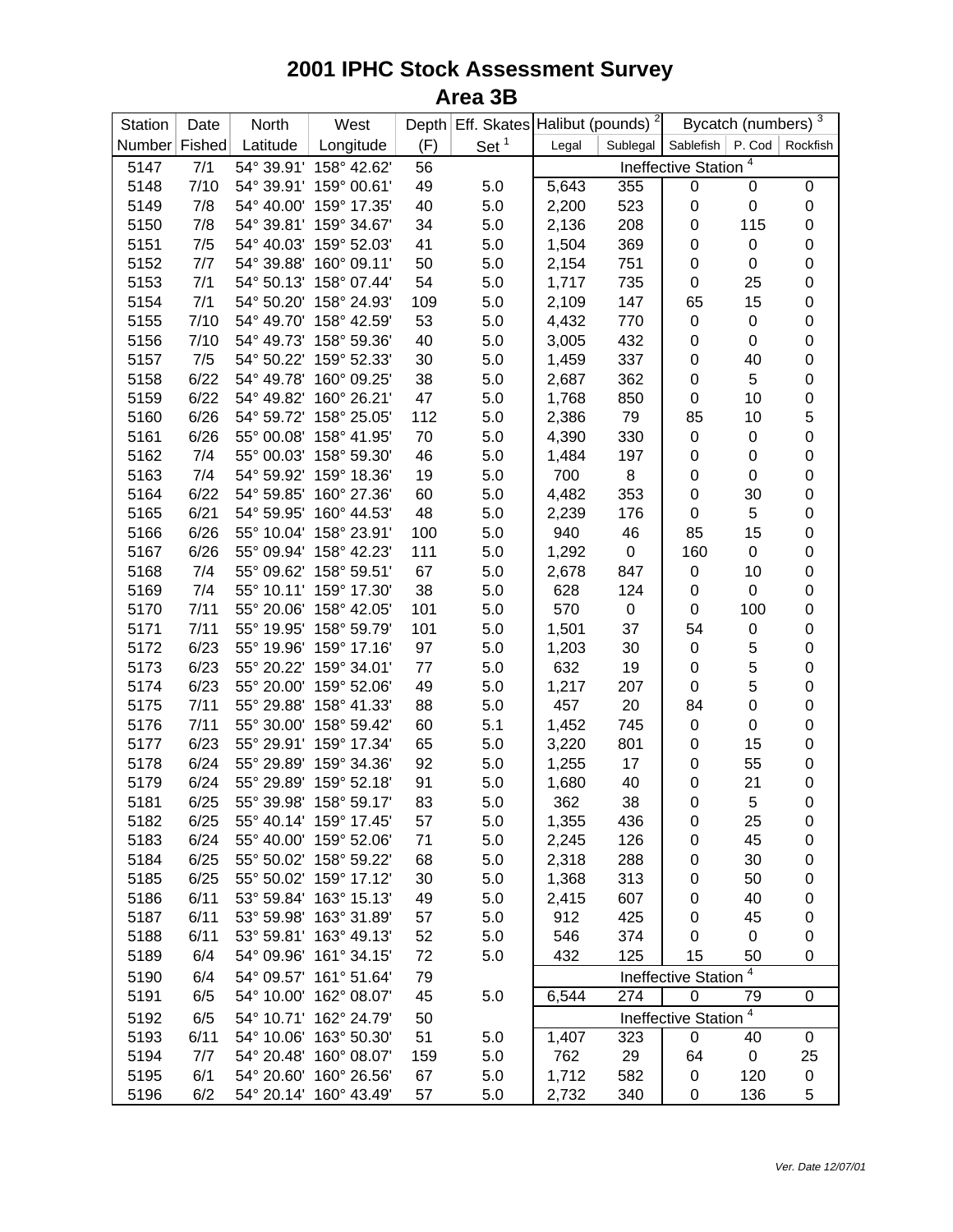| Station       | Date | North      | West                   |     | Depth Eff. Skates Halibut (pounds) <sup>2</sup> |       |          | Bycatch (numbers) $\frac{3}{3}$ |                  |                  |
|---------------|------|------------|------------------------|-----|-------------------------------------------------|-------|----------|---------------------------------|------------------|------------------|
| Number Fished |      | Latitude   | Longitude              | (F) | Set $1$                                         | Legal | Sublegal | Sablefish                       | P. Cod           | Rockfish         |
| 5197          | 6/2  | 54° 19.91' | 161° 00.27'            | 70  | 5.0                                             | 1,518 | 239      | 0                               | 40               | $\mathbf 0$      |
| 5198          | 6/4  | 54° 19.98' | 161° 17.18'            | 59  | 5.0                                             | 3,251 | 455      | 0                               | 30               | 5                |
| 5199          | 6/4  | 54° 20.08' | 161° 34.78'            | 49  | 5.0                                             | 2,290 | 465      | 5                               | 35               | $\pmb{0}$        |
| 5200          | 6/5  | 54° 20.18' | 161° 50.92'            | 47  | 5.0                                             | 3,448 | 203      | 0                               | 40               | $\pmb{0}$        |
| 5201          | 6/5  | 54° 20.41' | 162° 09.04'            | 31  | 5.0                                             | 3,647 | 763      | 0                               | 20               | $\pmb{0}$        |
| 5202          | 6/12 | 54° 19.96' | 163° 17.12'            | 28  | 5.0                                             | 2,433 | 367      | 0                               | 94               | $\mathbf 0$      |
| 5203          | 6/6  | 54° 20.09' | 163° 34.33'            | 59  | 5.0                                             | 671   | 173      | 0                               | 250              | $\mathbf 0$      |
| 5204          | 6/10 | 54° 19.91' | 163° 50.84'            | 62  | 5.0                                             | 1,454 | 368      | 0                               | 190              | $\pmb{0}$        |
| 5205          | 6/10 | 54° 19.88' | 164° 09.25'            | 52  | 5.0                                             | 1,227 | 211      | 0                               | 120              | $\mathbf 0$      |
| 5206          | 6/1  | 54° 30.25' | 160° 26.30'            | 80  | 5.0                                             | 1,494 | 420      | 0                               | 119              | $\boldsymbol{0}$ |
| 5207          | 6/2  | 54° 29.96' | 160° 42.74'            | 76  | 5.0                                             | 704   | 190      | 0                               | 114              | $\boldsymbol{0}$ |
| 5208          | 6/2  | 54° 29.84' | 161° 00.75'            | 71  | 5.0                                             | 1,640 | 389      | 0                               | 70               | $\boldsymbol{0}$ |
| 5209          | 6/3  | 54° 29.98' | 161° 18.62'            | 61  | 5.0                                             | 1,837 | 270      | 0                               | 15               | $\pmb{0}$        |
| 5210          | 6/3  | 54° 30.20' | 161° 35.36'            | 36  | 5.0                                             | 3,616 | 532      | 0                               | $\pmb{0}$        | $\pmb{0}$        |
| 5211          | 6/14 | 54° 30.13' | 161° 52.24'            | 77  | 5.0                                             | 2,168 | 177      | 0                               | 55               | $\mathbf 0$      |
| 5212          | 6/14 | 54° 29.81' | 162° 09.07'            | 77  | 5.0                                             | 2,099 | 161      | 0                               | 70               | $\pmb{0}$        |
| 5213          | 6/12 | 54° 29.89' | 162° 26.20'            | 79  | 5.0                                             | 4,194 | 232      | 0                               | 20               | $\mathbf 0$      |
| 5214          | 6/12 | 54° 30.06' | 163° 18.11'            | 39  | 5.0                                             | 2,240 | 475      | 0                               | 5                | $\pmb{0}$        |
| 5215          | 6/6  | 54° 30.05' | 163° 35.40'            | 53  | 5.0                                             | 1,577 | 339      | 0                               | $\boldsymbol{0}$ | $\mathbf 0$      |
| 5216          | 6/10 | 54° 30.24' | 163° 53.21'            | 49  | 5.0                                             | 1,528 | 383      | 0                               | 25               | $\pmb{0}$        |
| 5217          | 6/10 | 54° 29.77' | 164° 10.59'            | 54  | 5.0                                             | 844   | 318      | 0                               | 120              | $\pmb{0}$        |
| 5218          | 6/1  | 54° 39.77' | 160° 26.23'            | 55  | 5.0                                             | 2,036 | 675      | 0                               | 88               | $\mathbf 0$      |
| 5219          | 6/15 | 54° 39.92' | 160° 43.48'            | 52  | 5.0                                             | 2,460 | 960      | 0                               | 0                | $\pmb{0}$        |
| 5220          | 6/15 | 54° 40.00' | 161° 01.10'            | 49  | 5.0                                             | 2,721 | 538      | 0                               | 85               | $\pmb{0}$        |
| 5221          | 6/3  | 54° 39.79' | 161° 18.12'            | 76  | 5.0                                             | 1,127 | 286      | 0                               | 120              | $\pmb{0}$        |
| 5222          | 6/3  | 54° 40.11' | 161° 35.14'            | 34  | 5.0                                             | 2,046 | 828      | 0                               | 55               | $\pmb{0}$        |
| 5223          | 6/14 | 54° 40.05' | 161° 53.30'            | 34  | 5.0                                             | 3,240 | 321      | 0                               | 30               | $\mathbf 0$      |
| 5224          | 6/13 | 54° 40.16' | 162° 44.23'            | 47  | 5.0                                             | 739   | 189      | 0                               | 50               | $\pmb{0}$        |
| 5225          | 6/15 | 54° 49.91' | 160° 44.05'            | 55  | 5.0                                             | 1,921 | 479      | 0                               | 40               | $\boldsymbol{0}$ |
| 5226          | 6/15 | 54° 49.91' | 161° 01.57'            | 58  | 5.0                                             | 1,726 | 233      | 0                               | 10               | $\boldsymbol{0}$ |
| 5227          | 6/20 | 54° 49.81' |                        | 59  | 5.0                                             |       | 224      | 0                               | 45               | $\boldsymbol{0}$ |
|               | 6/20 |            | 161° 18.20'            | 40  |                                                 | 1,556 |          |                                 |                  | $\boldsymbol{0}$ |
| 5228          |      | 54° 49.98' | 161° 35.99'            |     | 5.0                                             | 3,781 | 144      | 0                               | 45               |                  |
| 5229          | 6/13 | 54° 49.98' | 162° 45.65'            | 29  | 5.0                                             | 1,619 | 234      | 0                               | 24               | $\pmb{0}$        |
| 5230          | 6/13 |            | 54° 49.80' 163° 02.84' | 40  | 4.9                                             | 2,379 | 168      | 0                               | 88               | $\mathbf 0$      |
| 5231          | 6/21 |            | 54° 59.94' 161° 01.40' | 53  | 5.0                                             | 2,175 | 218      | 0                               | 15               | 0                |
| 5232          | 6/20 |            | 54° 59.97' 161° 19.16' | 42  | 5.0                                             | 3,067 | 410      | 0                               | 10               | 0                |
| 5233          | 6/21 |            | 55° 09.91' 161° 02.15' | 62  | 5.0                                             | 1,941 | 66       | 0                               | 122              | $\mathbf 0$      |
| 5234          | 6/4  |            | 55° 20.00' 156° 03.35' | 150 | 5.0                                             | 3,760 | 19       | 45                              | 10               | 10               |
| 5235          | 6/4  | 55° 20.00' | 156° 21.12'            | 94  | 4.9                                             | 1,827 | 167      | 5                               | 49               | 0                |
| 5236          | 6/4  | 55° 30.00' | 155° 44.98'            | 118 | 5.0                                             | 2,060 | 338      | 50                              | 15               | 0                |
| 5237          | 6/4  | 55° 30.00' | 156° 03.18'            | 109 | 5.1                                             | 320   | 90       | 106                             | $\pmb{0}$        | 0                |
| 5238          | 6/3  | 55° 30.00' | 156° 19.91'            | 118 |                                                 |       |          | <b>Ineffective Station</b>      | 4                |                  |
| 5239          | 6/1  | 55° 39.99' | 155° 26.23'            | 98  | 5.0                                             | 327   | 38       | 60                              | 10               | 5                |
| 5240          | 6/1  | 55° 40.00' | 155° 43.86'            | 69  | 5.0                                             | 2,450 | 364      | 0                               | 56               | 0                |
| 5241          | 6/3  | 55° 40.00' | 156° 02.58'            | 125 | 4.9                                             | 957   | 26       | 59                              | 25               | 0                |
| 5242          | 6/3  | 55° 40.00' | 156° 19.13'            | 139 | 5.0                                             | 818   | 50       | 64                              | 0                | 0                |
| 5243          | 6/3  | 55° 40.00' | 156° 37.41'            | 131 | 5.1                                             | 570   | 73       | 81                              | 0                | 0                |
| 5244          | 6/1  | 55° 50.00' | 155° 06.91'            | 64  | 5.0                                             | 1,013 | 435      | 0                               | 0                | 0                |
| 5245          | 6/1  | 55° 49.98' | 155° 25.20'            | 25  | 5.0                                             | 578   | 334      | 0                               | 12               | 0                |
| 5246          | 6/5  | 55° 50.00' | 156° 01.08'            | 58  | 4.9                                             | 1,918 | 326      | 0                               | 69               | 0                |